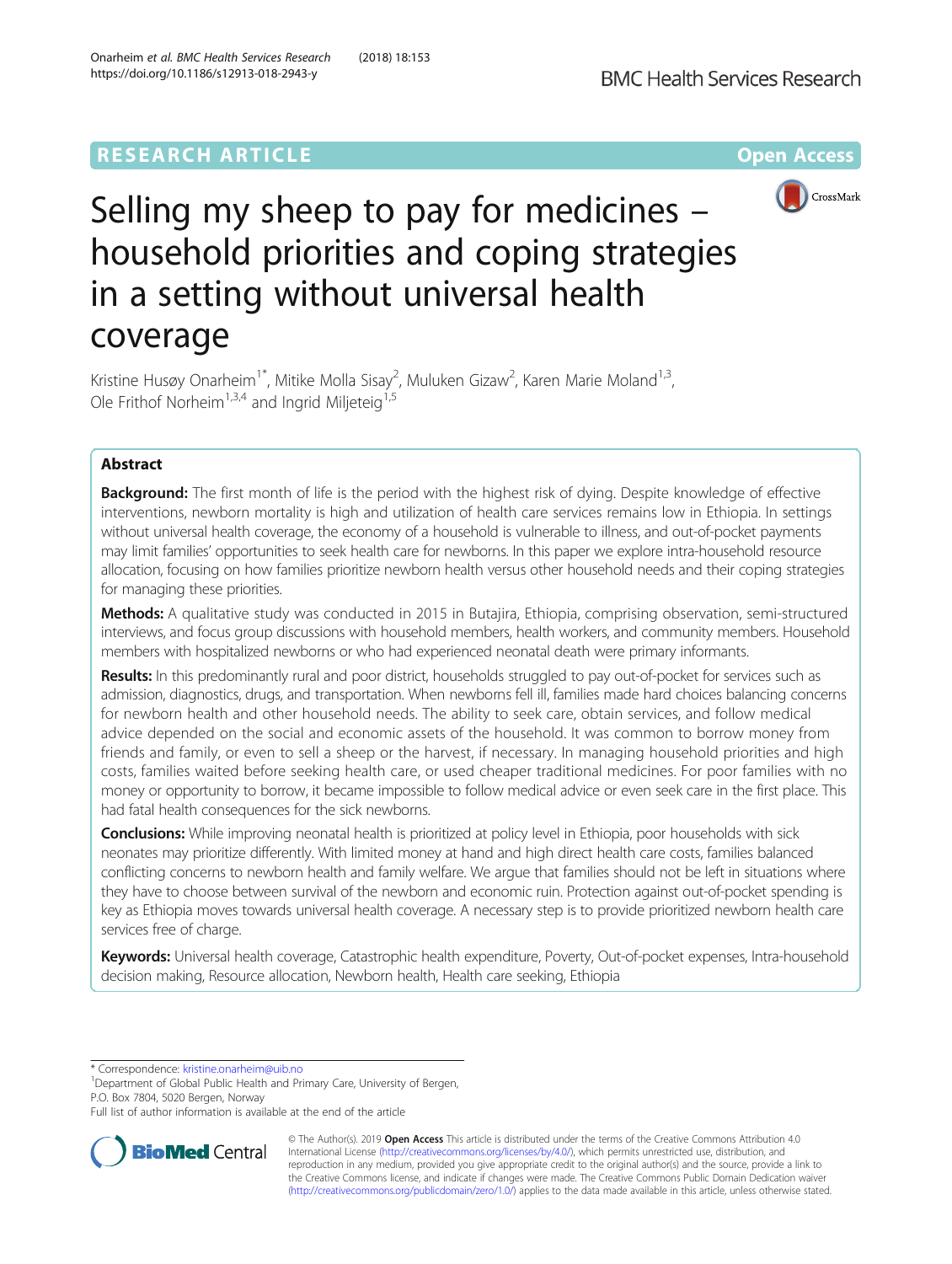## **Background**

I had nothing and I sold the only sheep I had to get treatment for my child. Before my child got sick, I was planning for the future; if the sheep gave birth I could send my children to school. So after I sold my sheep, my plan will fail… When the sheep is not there, what would I do in the future?

(Focus group discussion, mother, rural Ethiopia)

In settings where user fees are high and patients and their families have to pay out-of-pocket for health care services, dilemmas arise regarding the use of available household resources: Should the family give priority to the needs of the sick patient, or the needs of the rest of the family?

Health care systems aim to improve the health and wellbeing of their populations. Closely tied to this objective is the need to avoid impoverishment when households use health care services. The interconnected relationship between health and financial risk protection has been framed as universal health coverage (UHC), which aims to ensure that everyone obtains the health care services they need without exposing them to financial hardship  $[1, 2]$  $[1, 2]$  $[1, 2]$  $[1, 2]$ . The World Health Organization (WHO) recommends financial reforms of health care systems and incorporation of concerns for equity and fairness when countries move towards realization of UHC  $[1, 3]$  $[1, 3]$  $[1, 3]$  $[1, 3]$ . UHC has affirmed its global importance as one of the Sustainable Development Goal (SDG) targets [\[2](#page-10-0)], and has received attention in national policy and planning. The promising momentum built around UHC needs to be translated into plans and implementation, and many countries have a long way to go. Despite the commitment to the ambitious goal of UHC, direct payments for using health care services, known as out-of-pockets (OOP) payments [[4\]](#page-10-0), contribute to half of total health expenditure in low income countries [\[5](#page-10-0)]. Without risk pooling through publicly financed health care systems, the economies of households remain vulnerable to illness. In health care systems that rely largely on OOP payments, health care costs can keep or push patients and their families into poverty [[6,](#page-10-0) [7](#page-10-0)]. In response to high costs and limited health insurance options, households commonly rely on informal insurance through borrowing money and selling assets, known as financial coping strategies [\[7](#page-10-0), [8](#page-10-0)]. In the short run, these strategies can work as buffers and make it possible for families to pay, but in the long run the effects can be damaging for the households and their resources [[7,](#page-10-0) [9](#page-10-0), [10\]](#page-10-0). When OOP payments exceed 40% of the household income after basic needs are met, they can be described as catastrophic [\[7](#page-10-0)]. A study from 2007 estimated that 150 million people globally suffer from catastrophic health spending every year [\[11](#page-10-0)], indicating the severity of the problem.

One country in which OOP payments are high is Ethiopia, where this study was conducted. Ethiopia is a low-income country in eastern Africa [\[12\]](#page-10-0). Remarkable development has been seen in an annual growth between 8 and 12% of gross domestic product (GDP) during the past five years  $[12]$  $[12]$ , and through an increase of 9.1 years in life expectancy (from 56.1 to 65.2 years) between 2005 and 2015 [[13](#page-10-0)]. While these trends are promising, one third of its population of almost 100 million lives below the poverty line [[12\]](#page-10-0).

The total health expenditures per GDP – both public and private – increased from 2.8% in 1995 to 4.7% in 2013 [[5\]](#page-10-0) (see Table [1\)](#page-2-0), but are still far from the Abuja Declaration's pledge to allocate 15% of the budget to health. The Ethiopian health care system is underfinanced in absolute numbers. In 2014, the health expenditure per capita was \$27, which is substantially lower than what is recommended to uphold access to primary care services in lowincome countries (\$86) [[14](#page-10-0), [15\]](#page-10-0). Financing of health care services rely on OOP payments, and 34% of health care expenses are covered by households [\[15\]](#page-10-0). In this context, Ethiopia's ambitious commitment to UHC seems warranted. The national health care system, primary care services and preventive care have been scaled-up through investments in health centers and community health workers (health extension workers). Further, communitybased health insurance and social health insurance programs have been piloted in a selection of woredas (districts)  $[16, 17]$  $[16, 17]$  $[16, 17]$ . However, the increase in utilization of health care services is slow and the majority of the population remains uncovered by health insurance [[18](#page-10-0), [19](#page-10-0)].

Every year, worldwide, 2.6 million newborns do not make it through their first 28 days of life [\[20](#page-10-0), [21](#page-10-0)]. The major causes of neonatal deaths are preterm birth complications, intrapartum-related complications, and sepsis [[22\]](#page-10-0). Despite the magnitude of the problem and knowledge of effective health care services for treating and preventing these conditions [\[23](#page-10-0)], the decline in mortality has been slower for newborns than for older children [[20\]](#page-10-0). Although newborn mortality in Ethiopia declined from 47 to 29 newborn deaths per 1000 live births between 2005 and 2016 [[18](#page-10-0)], neonatal disorders contributed to 14% of the burden of disease and 61,600 newborns deaths [[24](#page-11-0)]. Newborn health has been prioritized in Ethiopian health plans, which has put emphasis on upgrading the quality of child and maternal health services and facilities [\[25](#page-11-0)]. Increasing utilization of effective interventions could avert newborn deaths [\[23](#page-10-0)], but coverage of essential newborn health care services remains low and unequally distributed. A newborn from a poor family, rural area or which the mother has low education is less likely to receive health services than other newborns (see Table [2](#page-2-0)) [\[18](#page-10-0), [19\]](#page-10-0). Ethiopian households pay a larger share of health expenditures for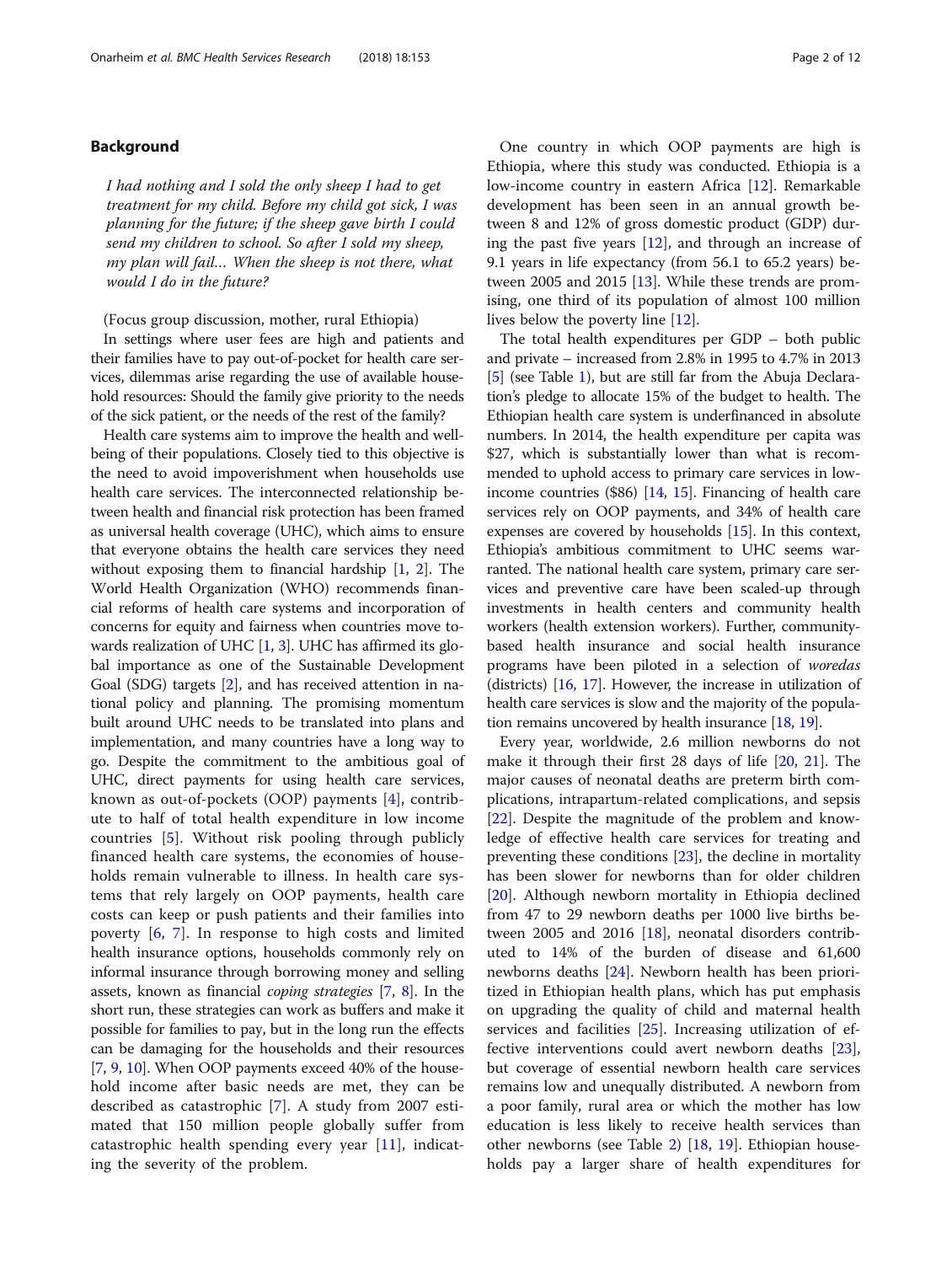|                                                                            | Ethiopia                  | World             |
|----------------------------------------------------------------------------|---------------------------|-------------------|
| Annual GDP growth [12]                                                     | 9.6%                      | 2.6%              |
| Gini index [16, 51]                                                        | 33.2                      | 70.5              |
| Population living below the poverty line<br>(<\$1.90 a day (2011 PPP) [12] | 33.5%                     | 12.7%             |
| Tax revenue (of GDP in 2011) [12]                                          | 9.2%                      | 12.9%             |
| OOP expenses for health care covered<br>by households [15]                 | General: 34% Children 48% |                   |
| OOP per total health expenditure [5]                                       | 42.9%                     | 20.6% (31.3% SSA) |
| Total health expenditure per GDP [5]                                       |                           |                   |
| 1995                                                                       | 2.8%                      | 6.0% (4.5% SSA)   |
| 2013                                                                       | 4.7%                      | 7.1% (5.5% SSA)   |
| Total health expenditure per capita 2014 (US\$) [5]                        | 27                        | 1061              |

<span id="page-2-0"></span>Table 1 Economic development, poverty and health care financing

GDP gross domestic product, PPP purchasing power parity, OOP out-of-pocket, SSA sub-Saharan Africa

children (48%) than for adults (34%) [\[15](#page-10-0)], pointing to the importance of studying family priorities. Globally, the literature on user-fees and utilization of newborn health care services is limited, and there are no studies from Ethiopia. The few studies that exist on OOP payments of hospital care for sick newborns find that costs are high, in particular for inpatient services and longer stays, where payments often exceed family income in low income families [[26](#page-11-0), [27\]](#page-11-0). Beyond the problem of health service delivery, structural barriers and social norms influence health care seeking. Earlier studies have shown a delay in recognition of personhood in Ethiopia, with implications for newborn illness and death [\[28](#page-11-0)].

In this setting without UHC, it becomes crucial to understand how families make choices about care seeking for newborns and health care spending. Decision making at the household level can be understood as intra-household resource allocation, where families make decisions about expenditures on health care, food,

| Table 2 Use and inequality of health care services in Ethiopia |  |  |
|----------------------------------------------------------------|--|--|
|----------------------------------------------------------------|--|--|

| Background characteristics              | Delivery in a<br>health facility<br>(% ) | Postnatal checkup<br>in the first two<br>days after birth (%) |
|-----------------------------------------|------------------------------------------|---------------------------------------------------------------|
| National average                        | 26                                       | 17                                                            |
| Average by wealth quintile              |                                          |                                                               |
| Highest quintile                        | 65                                       | 41                                                            |
| Lowest quintile                         | 12                                       | 9                                                             |
| Average by residence                    |                                          |                                                               |
| Urban                                   | 79                                       | 45                                                            |
| Rural                                   | 19                                       | 13                                                            |
| Average by mother's education           |                                          |                                                               |
| Mother more than secondary<br>education | 92                                       | 54                                                            |
| Mother no education                     | 16                                       | 9                                                             |

Data from the Ethiopian Demographic and Health Survey, 2016 [[18](#page-10-0)]

transportation, and other goods. Whereas the literature on UHC has identified dilemmas and trade-offs at the policy level [\[3](#page-10-0)], little is known about how households with limited resources prioritize between health and other needs. To understand more about intra-household resource allocation, family priorities regarding care seeking for newborns are of particular importance. Sick newborns require urgent care, and cannot make decisions themselves. In this study, we aim to explore intra-household resource allocation, focusing on how families prioritize newborn health and household needs in Ethiopia. Furthermore, we seek to explore coping strategies families use to manage these priorities.

## Methods

## Study setting

The study was conducted in the semi-urban town of Butajira and surrounding rural area. Butajira is situated in Gurage Zone three hours south of Addis Ababa. This area consists of farmland, in which the literacy levels are low and the poverty rate is high [[29,](#page-11-0) [30\]](#page-11-0). The total fertility rate in the area is 5.3 [\[29\]](#page-11-0). The majority of the population are Muslims and Orthodox Christians.

Social and community-based health insurance schemes had not been implemented in Butajira at the time of data collection (October–November 2015). Butajira has one public and one private hospital to serve the population, with associated health centers in proximity of the town. The public hospital, as a part of the new three tier organization of the Ethiopian health care system, serves a population of 1–1.5 million. The hospital is open 24 h a day, and there is a health care professional on call, but services such as laboratory and radiology are fully open only during office hours on weekdays. The hospital commonly experienced shortages of drugs at the pharmacy and missing equipment. The pediatric unit consisted of 50 beds, and on weekdays one or two doctors were doing rounds at the ward.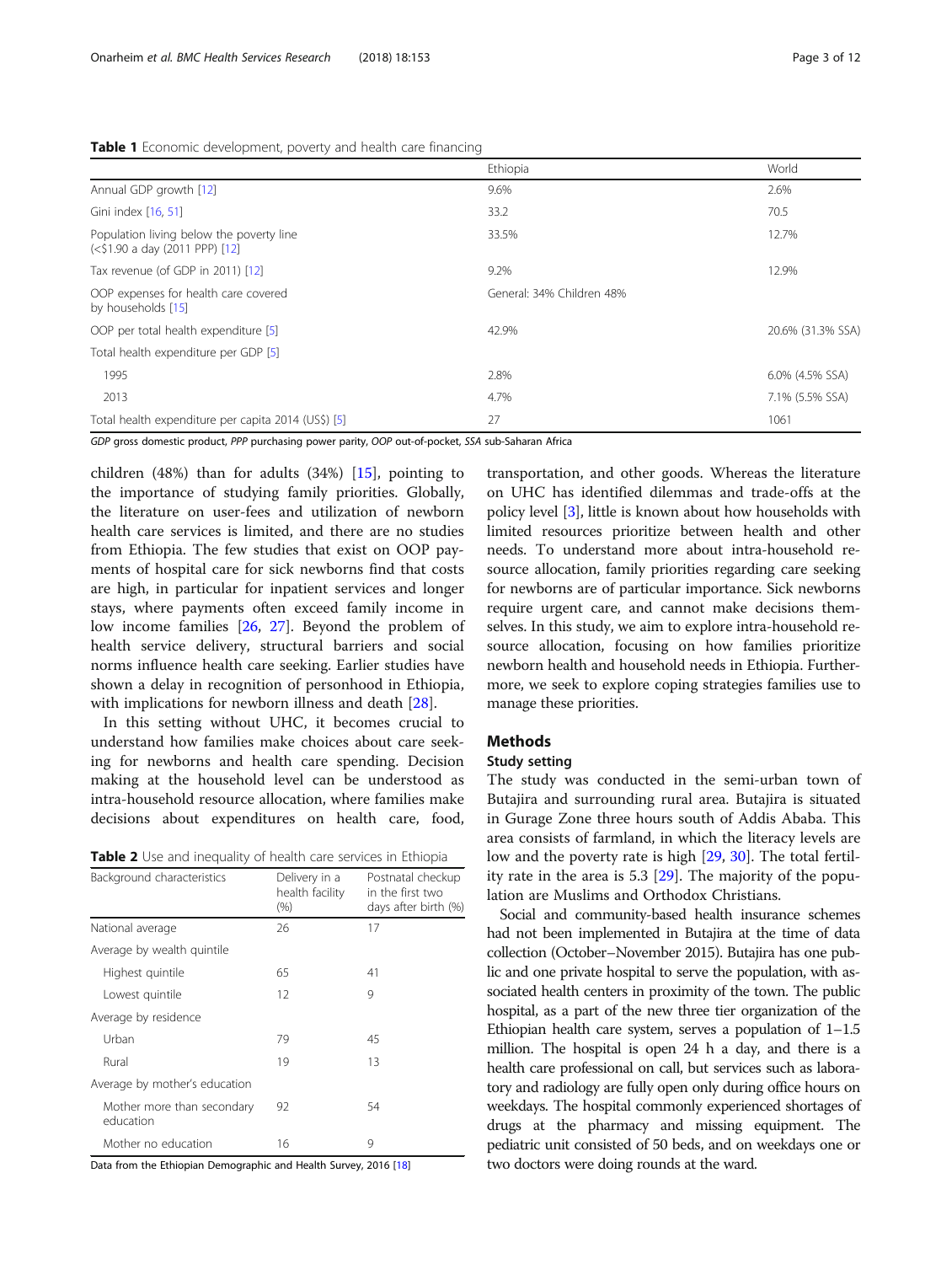In Butajira there is a health and demographic surveillance site: the Butajira Rural Health Program (BRHP). Established in 1987, BRHP registers and monitors births and deaths, and collects data on fertility and mortality in nine rural and urban kebeles (villages) [[30](#page-11-0), [31\]](#page-11-0). Information from BHRP facilitated data collection and identification of participants.

#### Data collection and analysis

We chose a qualitative study design to capture the nuances and complexities in household decision making.

Data collection methods comprised in-depth interviews (IDIs) and focus-group discussions (FGDs), as well as observation and registration of costs of drugs, diagnostics, and other health care services. We conducted 41 IDIs with focus on direct experiences of newborn illness and 7 FGDs with emphasis on community perceptions (4–8 participants per FGD). There were three categories of participants with the aim of understanding family priorities from different perspectives: 1) household members that were experiencing newborn illness or had experienced newborn deaths the previous year (IDIs), 2) health workers involved in newborn or child health care (IDIs and FGDs), and 3) community members (FGDs) (see Table 3). The triangulation in methods and type of participants was intended to increase credibility of the study. Informants were recruited purposively by the primary investigator (PI; KHO) and research assistant (RA; MG) at the hospital, and community members and health workers were recruited through collaboration with the BRHP.

The interviews focused on illness and care for the newborn, what costs the family had faced, and the impacts of seeking care for the newborn and the rest of the family. Attention was given to what was perceived as

most important for the family when making decisions about care for the newborn.

By observation in the public hospital and in the participants' homes, we aimed to gain additional understanding about family priorities and impacts of health-care seeking on the newborns and their families. Daily notes were taken and used for early analysis. Data about costs of health care services and related costs were collected in the public hospital, health center, and pharmacies, including costs of stay, drugs [\[32](#page-11-0)], equipment, procedures, diagnostics, and transportation. Interviews were conducted by the PI and RA in Amharic or English, depending on the informants' preferences.

During data collection, the PI and RA discussed the topics that came up during daily debriefings. Interview guides and focus group guides (Additional file [1\)](#page-10-0) were revised based on impressions and insights from data collection, and issues of particular interest were given further attention in subsequent interviews and in observations. The data were transcribed and translated from Amharic to English, and the written material was analyzed drawing upon qualitative content analysis [\[33](#page-11-0)]. Following preliminary analysis from data collection, the material was read in detail, organized, and coded by the PI, assisted by NVivo11 [\(https://www.qsrinternational.](https://www.qsrinternational.com/) [com/\)](https://www.qsrinternational.com/). Preliminary findings were discussed continuously by the team of authors during analysis and writing.

## Ethical considerations

The study was approved by the Institutional Review Board of the College of Health Sciences, Addis Ababa University, Ethiopia, and by the Regional Ethical Committee, Helse Vest, Norway. Informed consent (written or by fingerprint) was obtained from potential participants after they had received information about the

Table 3 Participants of in-depth interviews and focus group discussions

| <b>TWAIL 3</b> I dititivality of its acptiration of victory and tocay group also as                                                                                                                                                                                                           |                                                                                                                              |  |
|-----------------------------------------------------------------------------------------------------------------------------------------------------------------------------------------------------------------------------------------------------------------------------------------------|------------------------------------------------------------------------------------------------------------------------------|--|
| Type of participants                                                                                                                                                                                                                                                                          | Recruitment of participants                                                                                                  |  |
| Household members experiencing newborn illness or death (18–35 years)                                                                                                                                                                                                                         |                                                                                                                              |  |
| Mother or primary caretaker of sick newborn:<br>11 IDIs at hospital during illness, 9 follow-up IDIs<br>Mother or primary caretaker who faced newborn death: 5 urban IDIs,<br>5 rural IDIs                                                                                                    | Sick newborn identified during hospital admission $(>1$ day) by PI<br>Recruited through Butajira Rural Health Program (BHRP) |  |
| 1 IDI with key informant from health bureau                                                                                                                                                                                                                                                   | From health bureau                                                                                                           |  |
| Health workers involved in newborn health care (20-35 years)                                                                                                                                                                                                                                  |                                                                                                                              |  |
| 3 IDIs with Medical Doctors<br>7 IDIs with nurses and midwifes<br>1 FGD with nurses and midwifes<br>1 FGD with health extension workers (HEWs)                                                                                                                                                | From hospitals and health centers<br>From hospital, health center and kebeles, HEWs through BHRP                             |  |
| Community members (20-73 years)                                                                                                                                                                                                                                                               |                                                                                                                              |  |
| 1 FGD with women in reproductive age with child $<$ 1 year (urban)<br>1 FGD with women in reproductive age with child $<$ 1 year (rural)<br>1 FGD with husbands with wife with child $<$ 1 year (rural)<br>1 FGD with grandmothers (rural)<br>1 FGD with religious leaders and elders (urban) | From communities in three selected kebeles, recruited through BHRP                                                           |  |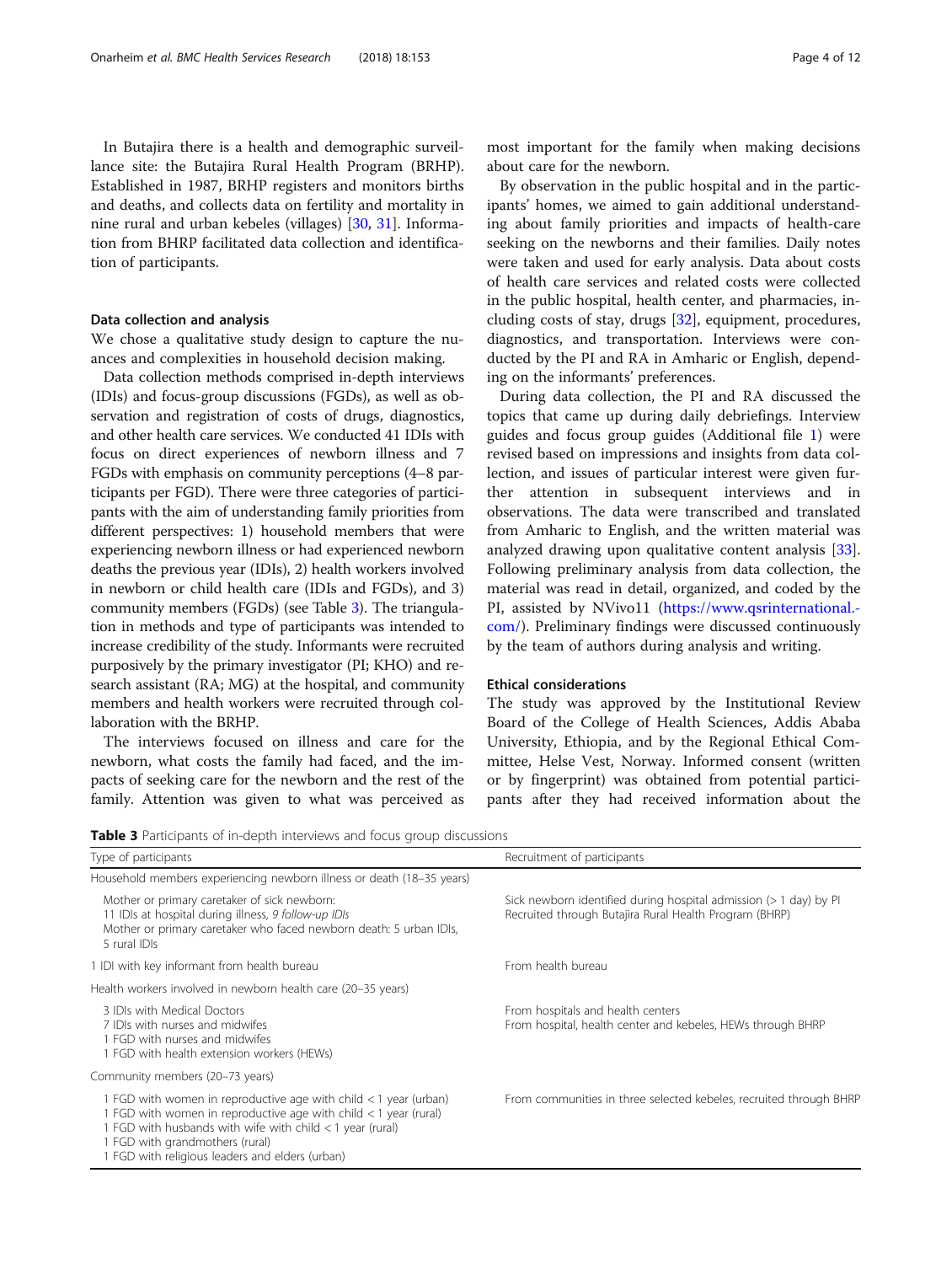study, the opportunity to take part, and indication that participation was voluntary. Participants received 100 birr (5 USD) to compensate for their time; this was a typical amount given to participants in previous studies in the area [\[34](#page-11-0)].

## Availability of data and materials

The data material cannot be made publicly available or available upon request in order to protect the identity of the participants of the study.

## Results

With limited money at hand, families had to strike between giving priority to long term economic security for the family on the one hand and taking the risk of spending scarce resources to save the life of the newborn on the other. The following section will describe how families faced tough choices between conflicting needs within the households. First, costs were perceived as a big burden, and families struggled to pay for health care and other expenses. Second, with limited money at hand, families faced hard choices, weighing concerns regarding survival of the newborn and damaging effects on the welfare of the family. Third, common coping strategies to pay for drugs, diagnostics, transportation, and other costs were to borrow from others or sell their assets. Fourth, when these coping strategies failed or were not feasible, poor families waited before seeking care or did not seek care at all, with dangerous consequences for the sick newborns.

Figure [1](#page-5-0) illustrates decisions families made in the process of seeking care, spending resources, and following health care professionals' advice. In making these decisions families used financial coping strategies and made care-seeking adjustments, and health workers made adjustments aiming to influence families' decisions and care seeking.

#### Facing high costs: 'You have to pay for everything'

The costs of seeking care could be very high, and the costs troubled family members before, during, and after having used health care services. While delivery care was provided free of charge at the public hospital, families had to pay for services when the newborn was transferred to the neonatal unit in the same hospital. Community members noted that services were said to be provided for free, but in reality there were costs 'for everything'.

First you need money for card [the hospital's individual patient record], then for laboratory, after that you need money to buy medicine and if the disease is severe, you need money for bed/ admission, IV, injection. There is nothing free at the hospital. You have to buy everything. (FGD, mothers, rural area)

Through observation at the hospital, we saw that for every new procedure or diagnostic test used, another amount was added to the bill. The families received information on how much they had to pay when they left the hospital. In addition to this bill, mothers or other household members were instructed by the doctors to buy drugs and other equipment, which could be bought at the hospital's pharmacy or outside when the drugs were not available. Services provided at health centers or by health extension workers were less expensive or for free, but mothers described that drugs and other treatment were often not available there, which made it necessary to go to the hospital to get treatment. Health workers explained how the worry about costs made some fathers prefer treatment at lower-level facilities.

In addition to the direct expenses, families faced increased spending on food or other goods while away from home. Husbands and other family members went back and forth bringing food, gathering more money, or taking care of children who remained at home. Costs for transportation to health facilities by horse, public transport or ambulance could be high. While ambulances were most often free of charge for mothers, they were difficult to get hold of during night, and payments could be required for refueling after transportation to or from rural areas. Furthermore, long-distance travel to Addis Ababa for cases of referral could cost up to 1000 birr (45 USD) for the ambulance alone.

The families we met at the hospital and in follow-up interviews experienced high OOP payments, ranging from 600 (27USD) to 7000 birr (314 USD). These expenses included fees for health services, transportation, and other expenses related to seeking health care. Family and community members repeated how these expenses hampered care seeking, caused delay in seeking care, and burdened families with economic stress and worry.

## Making hard choices: 'To treat the baby and let the family starve – Or not"

When newborns fell ill, families faced a series of decisions about seeking care, paying for care, and whether to follow medical advice (Fig. [1](#page-5-0)). Mothers and community members described the conflict between potential worsening of the baby's health on the one hand, and risking unbearable costs and consequences for the family when taking the newborn to hospital on the other.

Let us say a person has an ox with which he farms his land. If he sells this ox to be able to pay for treatment for his child, he will have nothing to fend his family with. In the end the family will be starved. They view this situation as a harmful thing. On the other hand, if he pays and treats his child, that is something you could call useful. (FGD, nurses and midwives, urban area)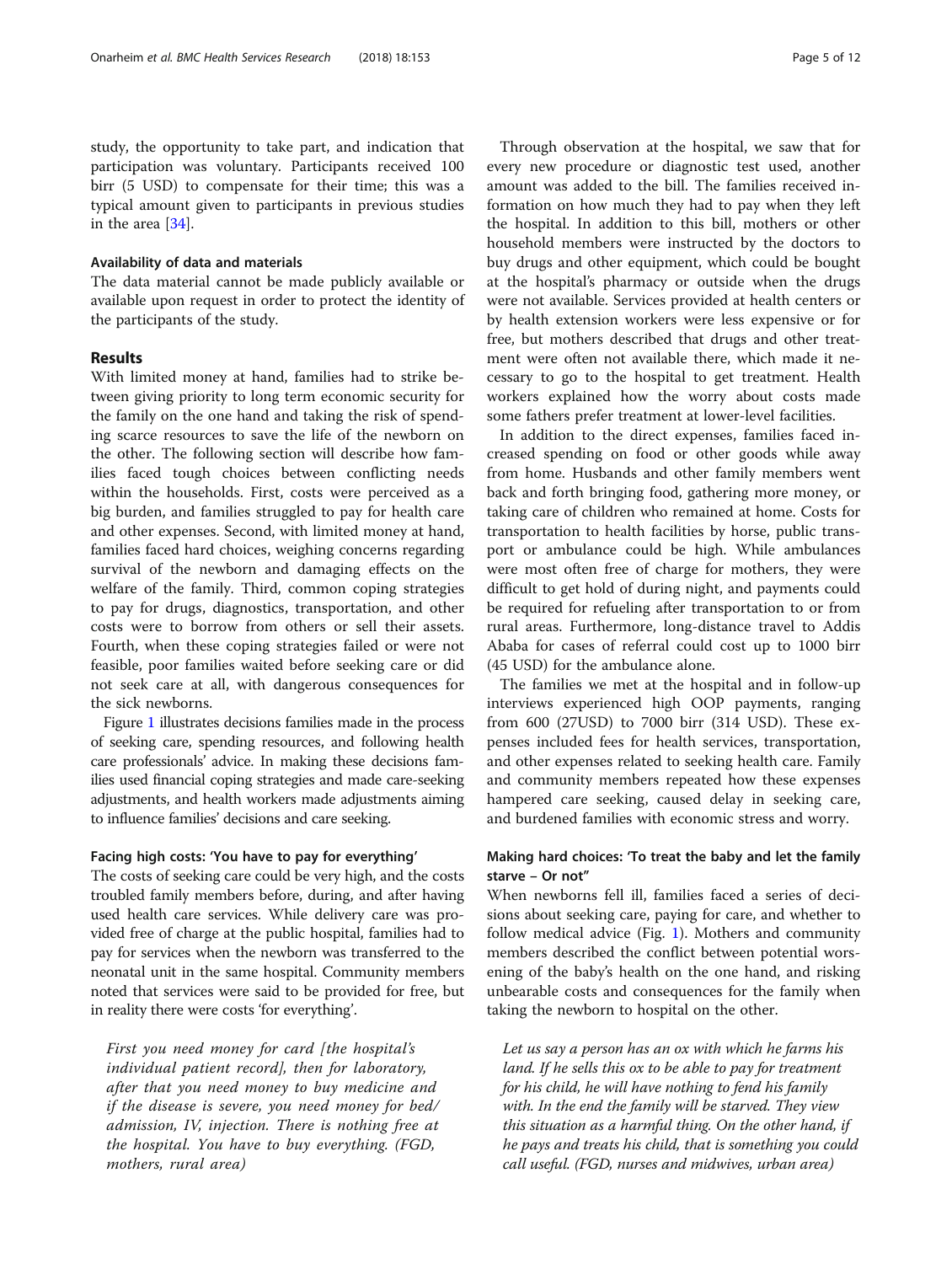<span id="page-5-0"></span>Onarheim et al. BMC Health Services Research (2018) 18:153 Page 6 of 12



Mothers and fathers who had experienced newborn illness or death, health workers, and community members all emphasized the challenges of making these choices, but had somewhat diverging opinions on how these concerns should be weighted.

What mattered most to many mothers was saving the baby. When the baby was born too early or would not suck or in some other way needed care, mothers explained that they would seek care even if that meant leaving other children back home or selling their belongings.

Human life and money are different things. Money is such a thing that we can get it if we work, but human life is irreversible if it's once lost… It is understandable to think about the money, but whatever the fee is, there is nothing more precious than life. So we decided to bring him to health facility and spent all our

money. We try to balance based on what we have, but we are worried about the money. (Mother experiencing newborn illness 6, urban area)

Fathers and community members expressed worry regarding other family members and the consequences that seeking health care for the newborn would have on them. They stated that they could not be concerned only about the newborn, but had to think about the rest of the family as well. Health workers had experienced that when newborns and older children were admitted for longer stays, with high costs, but little improvement, fathers wanted to leave the hospital. As head of households, fathers were concerned about the family as a whole.

They don't want to spend a lot of money for one child when they have like seven or six back home. They are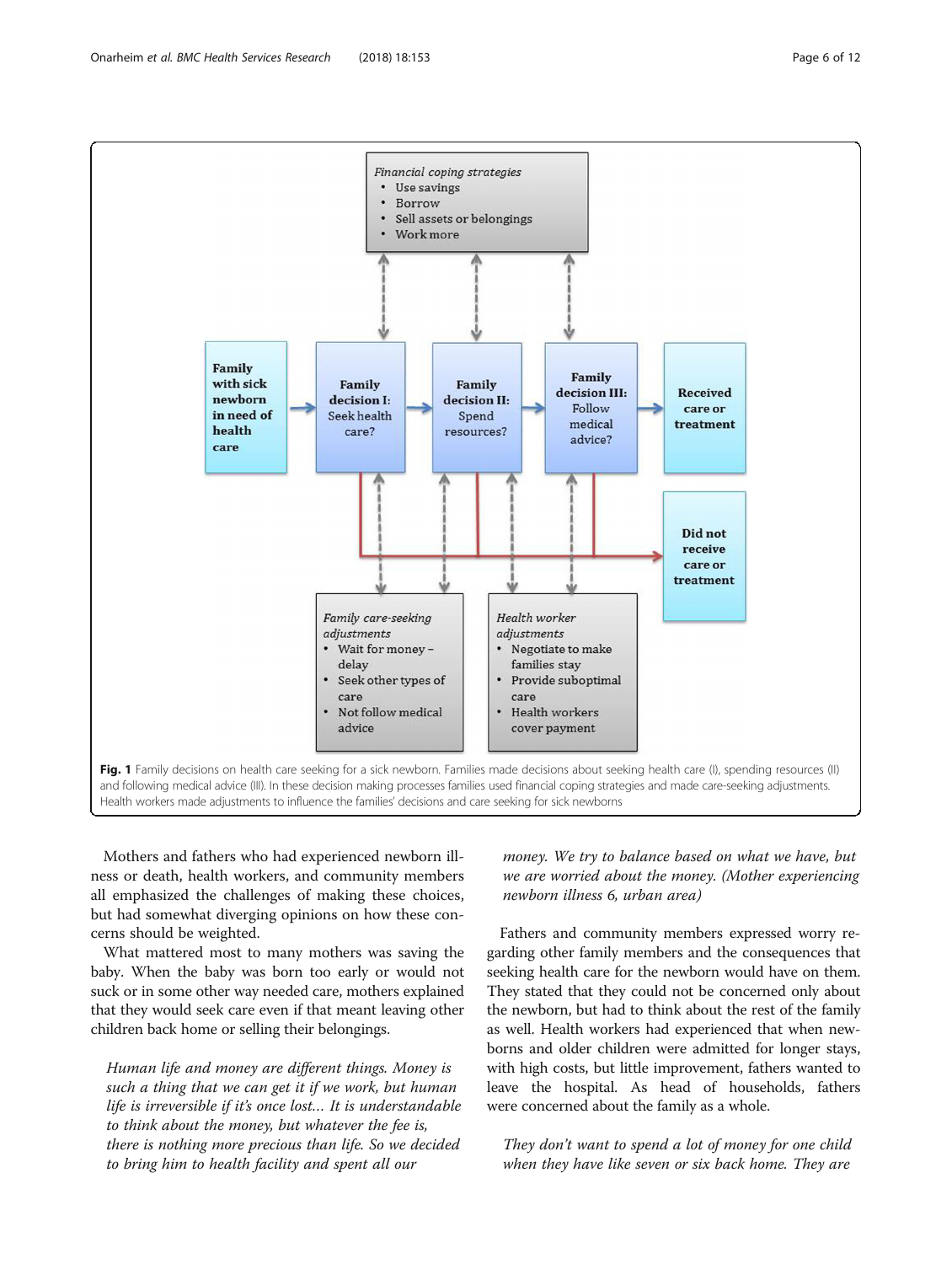trying to find other ways to deal with the problems. (Health worker 12, urban area)

Aiming to convince the families to stay, health workers explained that they negotiated with the families concerning health care for the babies. Yet, some family members would not "sacrifice the whole family for only one child". At the same time, nurses and doctors noted the lack of options for poor families, and how these families could not prioritize concerns for the baby over the family economy.

The mothers' presence at the hospital was difficult for those staying back home, as she was the primary care taker of the children and the one who managed cooking, feeding, and other needs. Mothers and family members at the hospital expressed worry about the rest of the household. Who would take care of the ones back home? Did the other children eat enough? If the parents were not at home or spent all the money on the sick newborn, the other children would suffer. One mother explained:

If I go to the hospital with my child, there is no one who can properly give food for the others, there is no one to wash them or send them to school properly. They will not go to school and also there will be no one to buy them books. (FGD, mothers, rural area)

Although the decisions and consequences for the newborns and the families varied, many families, and mothers in particular, found dealing with the burdens of illness and economic stress emotionally challenging, and experienced a sense of powerlessness. The ambiguous feelings related to the desire to take the sick baby to the hospital and the needs of the family as a whole caused worry during illness and admission. Some parents in urban areas were aware of medical treatment, and one father described the suffering when not managing to access adequate care in time. Their girl, who was born with fetal abnormalities, died while the family was mobilizing resources to go to Addis Ababa for referral.

We were planning to take her there, and we tried, but we didn't have enough money, and she died before I took her to Tikur Anbessa (tertiary hospital in Addis Ababa). I do cleaning in this city, which is how I live my life. If I stopped working to take care of her (the sick baby), my children would starve to death. I sold two hundred kg of maize, which was a reserve for future consumption of 1000 birr (45 USD), because there wasn't any other option. I was trying to get 2000 birr (90 USD). Since I didn't have enough money, she died before I took her there. I feel sad for not getting her treated; I would have felt better if she died while

#### Finding a way to pay for care: 'Selling my sheep'

After deciding to seek care for the sick newborns, families used different strategies to manage the high expenses they experienced. When a mother worried that her baby was sick, and wished to seek care, she needed money and had to mobilize resources. It was unusual to have cash available for care when someone fell sick, and the everyday economy depended on the families' resources and exchanges of food, animals, land or other goods and assets. Many fathers were day laborers, where job opportunities and income could change from one day to the next. In these circumstances, families often had no money at hand nor were they prepared for the high expenses when someone fell ill.

People living in the rural parts of the country do not save up money, which they could use as a health insurance. They don't think they need money as a back-up if their child becomes ill. They often pawn their land or sell their herd to seek medical treatment for their sick children. Sometimes they ask us to be patient for the payments at the hospital when the money doesn't arrive on time. (FGD, nurses and midwives, urban area)

When both parents worked or the family had money available, their savings were the first option for covering the costs. However, few families had savings available, and the common strategy was to borrow from family members, friends or contacts in the neighborhood. To earn the money for repayment, the parents – often the fathers – had to work more or sell their harvest, animals or other assets. Staying at the hospital could be particularly damaging when the father lost income during the harvest season. One husband explained how they found money, and had to pay it back:

Anyone who has the capacity will take money from home. A person who doesn't have the money will borrow from close relatives or friends. In this way people will take their children to the health facility. After the child is cured the parents are obliged to pay the money they borrowed. If he has a tree that is ready he might sell some of it and pay his dept. The person may have a property like an ox, calf, sheep or goat. If the debt is small, he might sell the sheep and pay his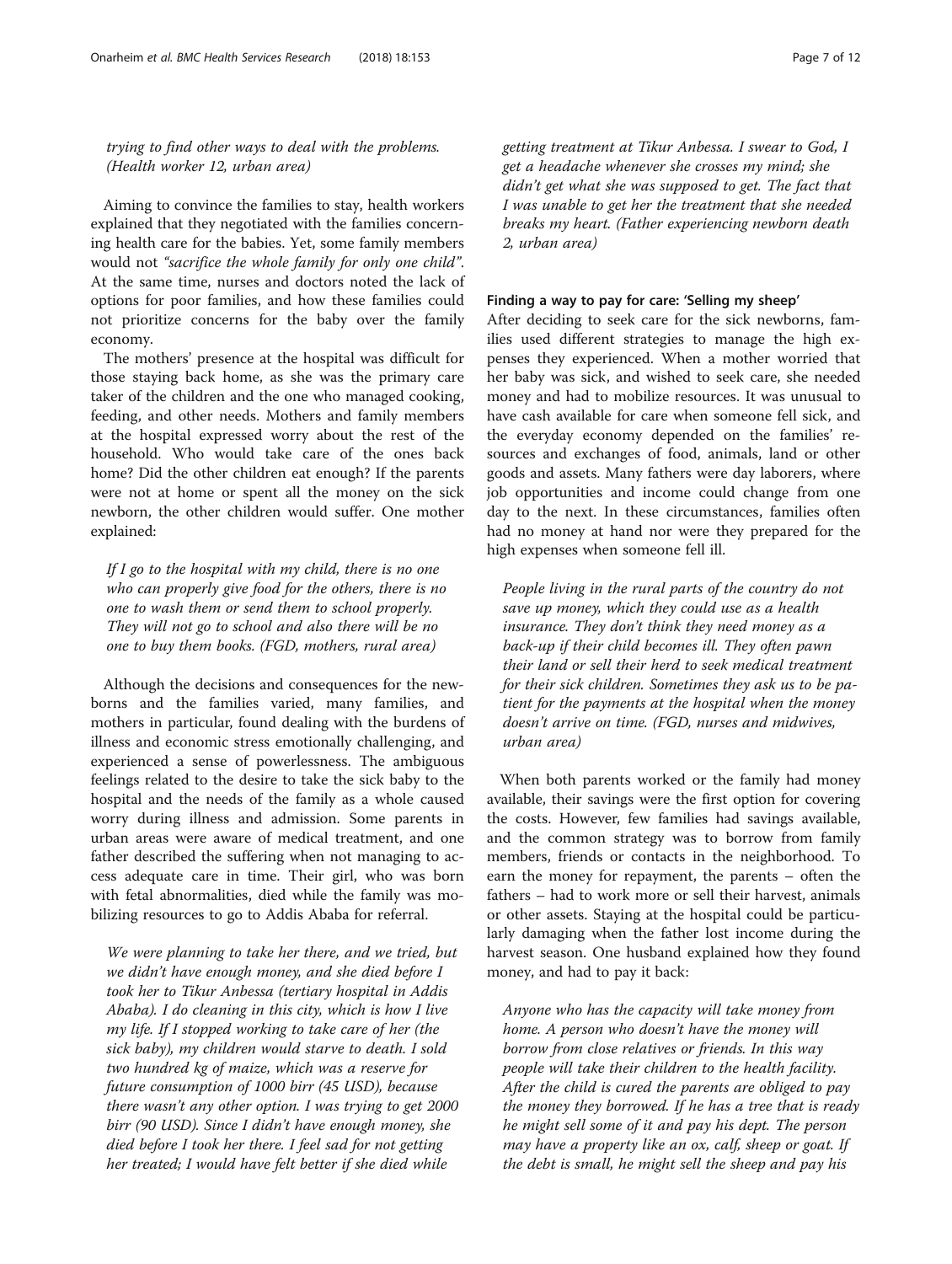debt. If the debt is large, he might sell two or three calves. If it is more than that or if his wife is ill, he has to sell the ox. (FGD, husbands, rural area)

For some, paying back their debt was very difficult. There was less money for food or other resources, and one mother explained how her husband who was in debt had to leave his family for a while.

I got treatment for my first child from the hospital and they charged us a lot of money. We did not have anything left after, and my husband was hiding. After a long time we were able to borrow money from a relative. Then we worked, and after some time we were able to pay the debt (FGD, mothers, rural area)

At the hospital, mothers and families helped each other when they were out of money. They borrowed from each other, or gave money, drugs or food to mothers who did not have anything. Almost all mothers who had been in the hospital with their babies gave or received support from others in forms of money, drinks or medicines during their stay.

None of the families had made use of health insurance, nor did they mention it as a strategy to deal with high expenses. One family explained that they had heard about the introduction of a health insurance scheme. Health workers and religious leader described that the kebele (village) had a support system to aid poor people. Health workers explained that through this system, poor families could seek support to cover treatment costs. For care to be provided for free or at a reduced rate, a letter would have to be signed by leaders in the local kebele, based on a statement from one or more witnesses about the deprived economic status of the household. Husbands noted that this could be a time-consuming process at a time where urgent care was needed.

## When there are no assets to mobilize: 'If the mother doesn't have money, how can she take the child to the health facility?'

The poorest households or families with small networks could not rely on the previously described coping strategies. Neighbors and acquaintances were hesitant to lend them money, worrying that they would not be able to pay them back. Thus, poor families altered and adjusted their care seeking in accordance with the available resources. These strategies became visible through delays in health-care seeking, use of other types of care, or inability for families to follow the given medical advice.

Only when the men have cattle, sheep and goat they will borrow – then they will be confident to receive their money by selling those assets. If someone doesn't have any assets, no one is willing to give credit. Rather, they recommend different types of traditional medicine, saying it is better to give him some plant leaves, or explaining that it might be the devil and smoke some plastic sheets – (this advice is given) because of the fear that if I give him credit, he may not return (the money). But if the person has assets they are easily willing to give. (FGD, religious leaders, urban area)

When families did not have money, they were advised by friends or neighbors to use traditional medicine, which was substantially cheaper, or that the illness was caused by evil spirits or spirit possessions. Health workers experienced that poor families came late, or with complicated cases, as they had waited a long time even days - to get money. Mothers, community members and health workers noted that this deferral resulted in complications of illness.

There were some exceptions of mothers who left home with no money to seek care for their children. However, when they did so, they were aware of a way in which they planned to recover the costs later on. Families without money or support from others were not able to go to the hospital in the first place. They waited and hoped for the baby to get better, or were trying to get money to seek care. While waiting, some sick newborns did not make it to hospital, and did not survive. Further, families with some money faced similar challenges when they had borrowed or sold what they had, and struggled to follow the advice from the doctor and nurses about further treatment or referral. Newborns that needed care that was not available at the hospital were referred to higher level care, for tests at private health clinics or to hospitals in Addis Ababa. For referrals to Addis Ababa, the expected expenses for treatment and transportation were very high, and with limited resources families could not follow the recommendations. Health workers and household members described families who had been saving money, but in the meantime the condition of the baby worsened and became critical.

The mother didn't have the means to take her baby to Tikur Anbessa (central referral and teaching hospital), and she was forced to see her baby die at home. (FGD, nurses and midwives, urban area)

Health care providers modified their recommendations in various ways if they recognized that costs were high and the fathers, or both parents, were hesitant or unable to pay. They tried to convince the family to seek care or to stay at the hospital, but if unsuccessful they suggested and provided some sort of treatment. Health workers repeatedly explained how they made use of leftover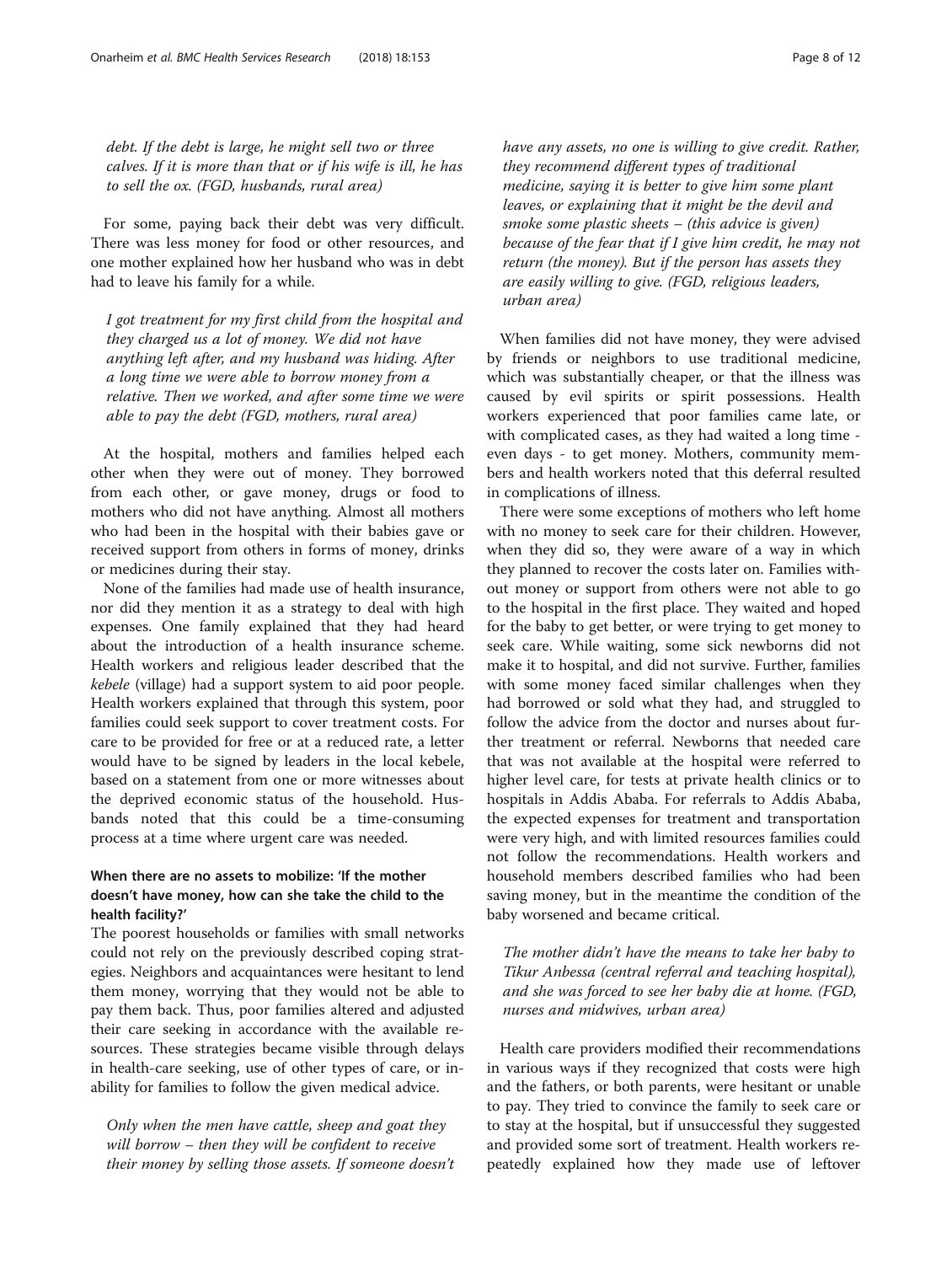medications or tried to find alternative treatment options. These could include out-patient instead of in-patient services, fewer diagnostic tests or second-best medications. For very poor families or the rare cases of abandoned children, they even paid for drugs themselves.

## **Discussion**

#### The health-welfare choices

This study illustrates families' real-life dilemmas when newborns fall ill in a setting without UHC. In this deprived area, high health care costs and related expenses left families in situations where they had to choose between conflicting needs: Should the family sell their sheep to seek treatment for the baby? In other words, should individual health gains be compromised for concerns for family welfare? These hard choices between the newborn and the welfare of the family played out in every decision made, illustrated by three central decision steps for families (Fig. [1](#page-5-0)). First, should the family seek care? Second, should the family spend money on health care, and if so, how should they pay for services? Third, should they follow medical advice, and if so, how would they deal with the costs? The answers to these questions and the decisions made had implications for the whole family and their future. In intra-household resource allocation, families made compromises with effects on welfare and health outcomes. On welfare, families used financial coping strategies, such as borrowing or selling. On health, families adjusted the ways in which they sought health care. For the very poor living on the margin, the informal financial support mechanisms were not available, and through waiting for money and seeking other types of care, families made compromises affecting the health of the newborn.

#### Methodological concerns

Some important methodological concerns should be noted. While this study focused on affordability, services must also be available, accessible, and appropriately and equitably delivered. Bottlenecks in the health workforce, financing, and service delivery create barriers to ensure essential maternal and newborn health care [[35](#page-11-0)]. Families explained that health posts or health centers were not always effective or even open. The low quality of care at some facilities is another important reason as to why families do not seek health care [[36](#page-11-0)]. Beyond these barriers, we believe that this in-depth study has extended our understanding through descriptions of the role that family priorities and coping strategies play in care seeking.

The key informants in the study were primary care takers that had experienced newborn illness or death, which brought unique and rich descriptions of intrahousehold resource allocation in these families. Community and health worker perspectives, observations, and knowledge of health service prices enabled triangulation of the sources of information. The results were presented and discussed with key stakeholders in Butajira (April 2017), which further strengthens the trustworthiness of the study. We chose deliberately to study families' priorities and the trade-off between health and welfare in families from the perspective of newborn health. It should be noted that newborn deaths and stillbirths receive less attention than deaths of older children and adults [[28](#page-11-0)], which might delay care seeking for newborns, as compared to adults. Further study on intrahousehold resource allocation between family members is needed [\[37\]](#page-11-0).

We aimed to establish confidence in the discussion of sensitive issues through IDIs at the hospital and followup interviews at homes, and felt privileged but saddened to hear about families' hard choices and dilemmas. The PI is a Norwegian medical doctor, and her understanding has shaped research questions, data collection, and analysis. Her earlier clinical experiences are mainly from settings where high quality health care services are provided for free. Her background and values may have made her particular attentive to the role of costs in care seeking, and potentially giving less emphasis to other important aspects of seeking health care for newborns. To better understand the local setting and perceptions, norms, and values, the data collection and analysis was conducted in close collaboration with MG and MM, who have extensive experience doing research in the area. While the 'outsider' view might have limited our understanding, it also made it possible to explore questions that an 'insider' could not have asked, such as why they would give priority to the health of the newborn or to the welfare of the household.

#### Household priorities in poverty settings

Banerjee and Duflo's important work on the complex economic lives of the poor describes how people living in poverty have higher risks of unfortunate events, and how changes in income or high expenses have relatively larger impacts on their already limited expenditures [\[38](#page-11-0)]. High health care expenses can be a burden, or even a catastrophe, for patients and their families, and can lead to impoverishment. In Butajira, as seen elsewhere [\[7,](#page-10-0) [9](#page-10-0)–[11](#page-10-0)], financial coping strategies, such as borrowing money and selling assets, were used as a source of informal insurance that enabled families to seek care. However, the poor cannot rely on the same coping mechanisms, and are not protected against catastrophic health expenditure through these informal community-based strategies [[38](#page-11-0)–[40\]](#page-11-0). This study described how families experiencing illness in a setting without social and community-based health insurance faced large economic stress and high OOP expenses. This seemed to be in particular damaging for the poor, who did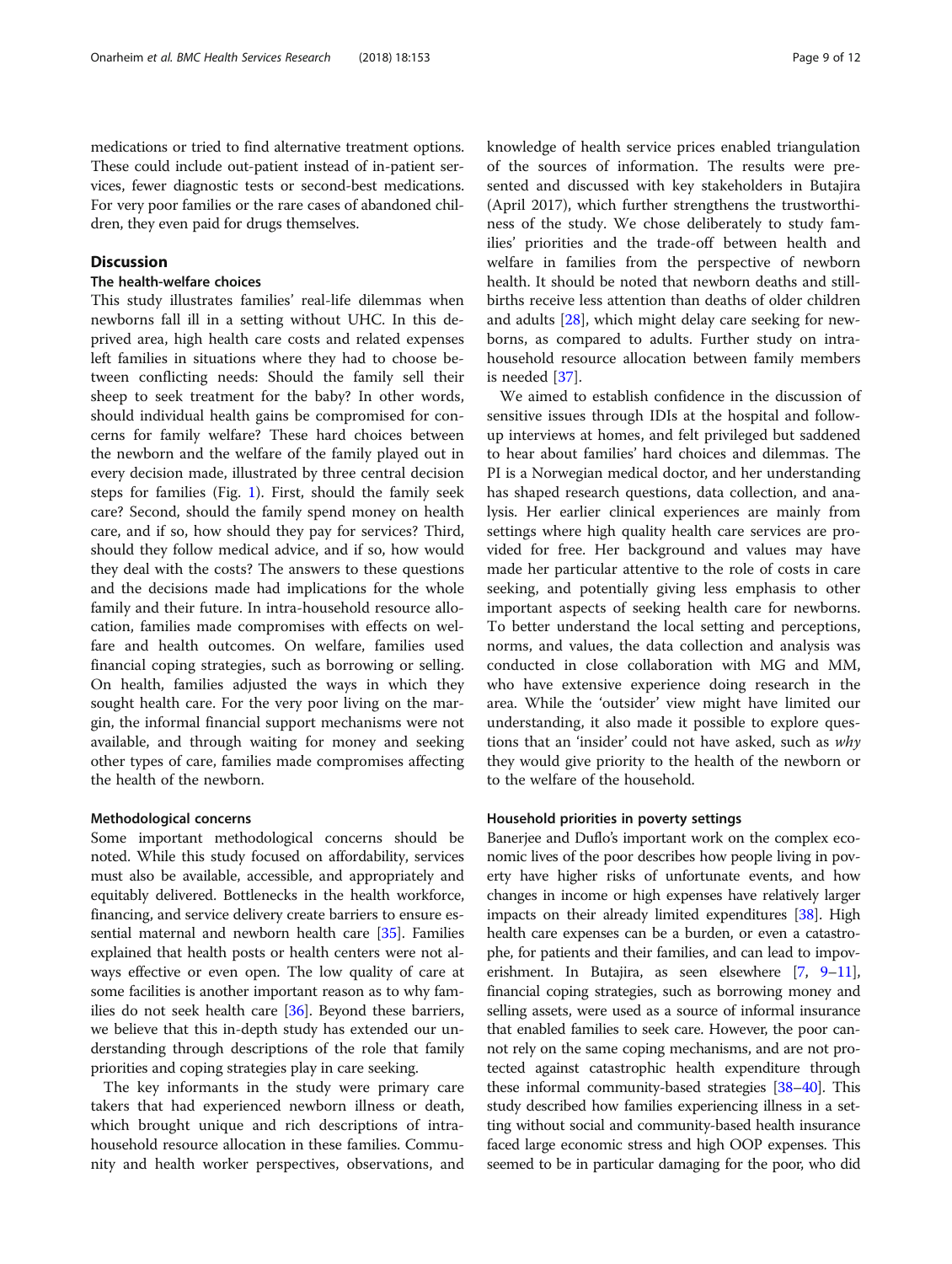not have access to financial coping strategies and made adjustments when choosing if and when to seek care.

The circumstances in Butajira – with high poverty, low literacy, and varying quality and availability of care – shaped families' abilities to make choices. Despite aspirations and expressed wishes to seek care, the unbearable costs of care and concern for the family's future represented a persistent challenge. From a societal perspective, we argue that these families and patients – and in particular poor families – did not have the opportunity to seek health care and be healthy. Amartya Sen, in his capabilities approach, argues that policies should be judged based on the freedoms or capabilities people have to 'lead the kind of lives they value – and have reason to value' [[41](#page-11-0)]. Therefore, when studying household priorities, we must also look at their capacity to make free choices [[41,](#page-11-0) [42](#page-11-0)]. Families' decisions that directly or indirectly delayed care seeking in Butajira can be understood as a choice between family welfare and newborn health, where poor families gave priority to family welfare over newborn health. Others could claim that the repeated efforts by family members to seek care, despite harmful consequences, imply that they might have chosen to seek care if they had money, but were limited by actual opportunities. We argue that the ability to pay was decisive for the actual opportunity to seek health care, and that families, and in particular the newborns, do not have the capability to lead the kinds of lives we assume they would have reason to value. Building on Sen's approach we argue that, from a societal perspective, this injustice must be addressed by policies that secure families actual opportunities to seeking- and paying for care.

## UHC, financial risk protection, and newborn health care services in Ethiopia

Child and maternal health services are supposed to be provided free of charge at the health center level, but families struggled with high expenses for newborn care at the hospital. Formal health insurance was not available in Butajira, and the ability to seek care, pay, and follow medical advice depended on the economic situation of the household. This finding illustrates the reality of patients and their families in a health care system that relies on OOP spending [[5](#page-10-0)], and is in line with other studies describing the large burden of OOP costs in Ethiopia [[43](#page-11-0), [44](#page-11-0)]. In realization of UHC, WHO recommends that national policy makers set priorities regarding which services to cover, who should be covered, and how to proceed from OOP spending towards prepayment systems [[1](#page-10-0), [3\]](#page-10-0). OOP expenses cannot be eliminated for all services at once, and WHO recommends eliminating co-payments on high-priority services [\[3\]](#page-10-0), which can be promoted through prepayment and risk pooling by using health insurance schemes and reimbursement systems. The burden of newborn mortality remains high, and

if newborn health care is a continued priority towards UHC in Ethiopia [[25](#page-11-0)], efforts to reduce or eliminate copayments of these and other priority services is necessary.

Although there are limitations in the quality of published studies, removal of user fees has generally been associated with increased utilization of health care services [\[45,](#page-11-0) [46](#page-11-0)]. However, studies have shown disruptive effects when userfee removal is implemented in unstable health systems [[47](#page-11-0)], and the varying impact on health outcomes highlights the importance of quality of care [[48](#page-11-0)]. The removal of user fees may have positive effects on welfare, seen in the reduction of OOP expenses and catastrophic health expenditure [[40](#page-11-0), [49\]](#page-11-0). One year after abolishing user fees for children in Burkina Faso, the risk of households experiencing expenses at health facilities was reduced by two-thirds [\[49](#page-11-0)]. In Ethiopia, a pilot community-based health insurance scheme was introduced in 13 woredas (districts) in 2011. The pilot found increases in outpatient health care utilization and reductions in the need to borrow [[16](#page-10-0), [17](#page-10-0)]. Current efforts under the Ethiopian Health Insurance Agency to introduce voluntary community-based health insurance to individuals and families in the informal sector, and compulsory social health insurance through the formal sector, are promising steps in accelerating progress towards UHC [[50](#page-11-0)]. However, these initiatives are not scaled-up nationwide yet, leaving 95% of the population without health insurance [\[18\]](#page-10-0). Further, coverage of high priority newborn health services remains low, as seen in slow increase of postnatal care from 7% in 2005 to 17% in 2016 [\[18,](#page-10-0) [19](#page-10-0)]. With this as a backdrop, our findings illustrates that the reality is far from the ambitious goal of UHC, and efforts must be accelerated to realize UHC.

## Conclusions

When countries move towards UHC, financial risk protection from catastrophic spending on health care is essential for improved health and in avoiding harmful effects on family welfare. This study describes how families in Butajira, without risk pooling and prepayment systems in place, faced hard choices when their newborns fell ill. In intra-households resource allocation families balanced conflicting concerns to newborn health and family welfare. To manage and cope with the high costs, families borrowed money, sold assets and adjusted their care seeking. From a societal perspective, we argue that families should not be left in situations where they have to choose between health and welfare, between the survival of the newborn and selling their sheep. Steps towards UHC and efforts to secure financial risk protection through implementation of community-based health insurance and social health insurance are promising. Prioritized essential child-health services, including neonatal health care services, should be delivered free of charge to protect against financial catastrophe and to improve newborn survival.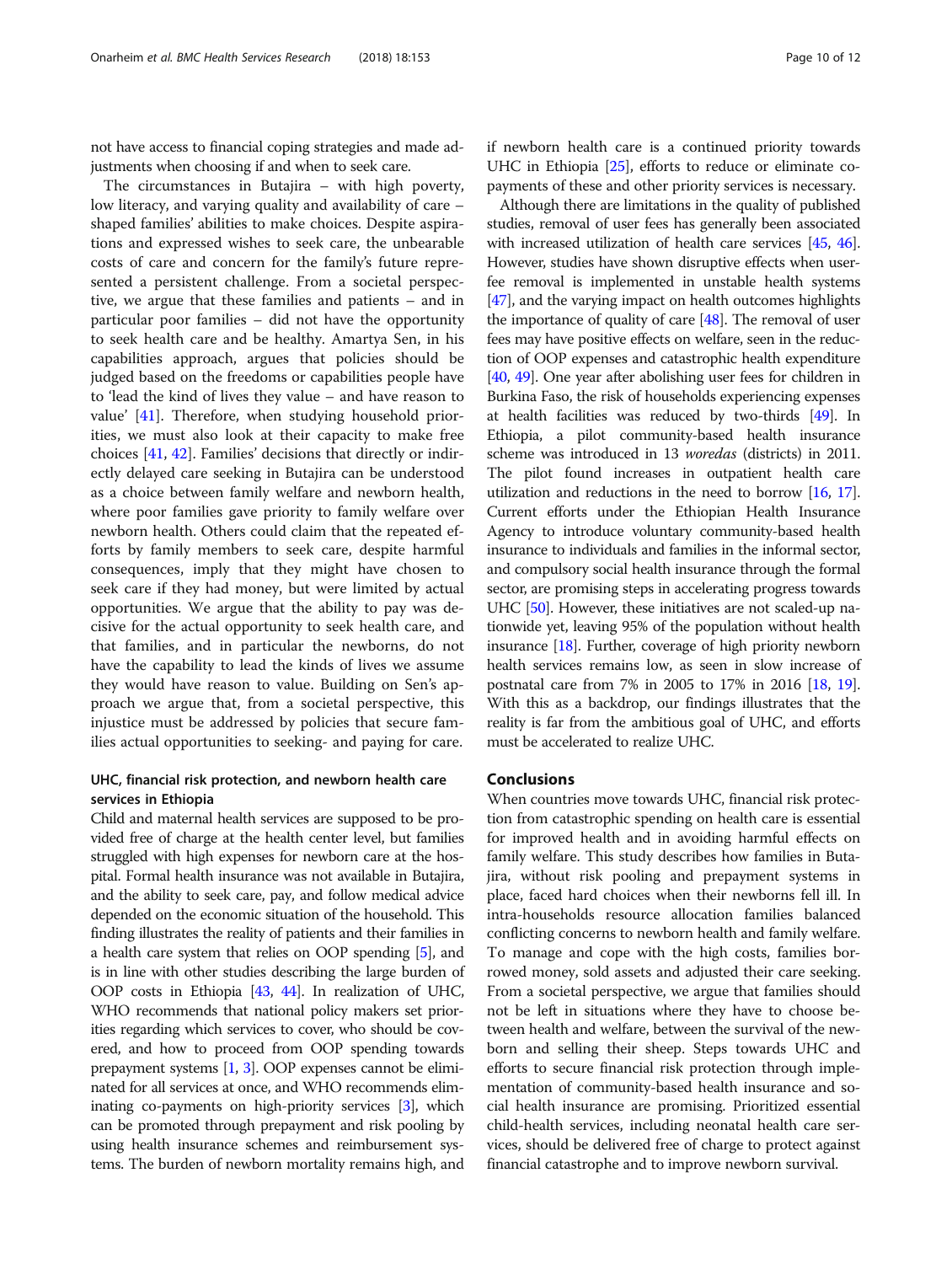## <span id="page-10-0"></span>Additional file

[Additional file 1:](https://doi.org/10.1186/s12913-018-2943-y) Interview and focus group guides. (PDF 299 kb)

#### Abbreviations

FGD: focus-group discussions; GDP: gross domestic product; IDI: in-depth interviews; OOP: out-of-pocket; PI: primary investigator; PPP: purchasing power parity; RA: research assistant; SDG: sustainable development goal; SSA: sub-Saharan Africa; UHC: universal health coverage; WHO: World Health Organization

#### Acknowledgements

We are grateful to all participants, who by sharing their stories made this study possible. We thank Butajira Rural Health Program for helpful assistance and facilitation in data collection. Finally, we wish to acknowledge Andrea Melberg, Ingrid Hoem Sjursen, members of the Global Health Priorities research group (University of Bergen), and 3 reviewers for their feedback and suggestions to improve the manuscript.

#### Funding

This study was funded by the University of Bergen, Norway and a grant from the Norwegian Research Council (Global Health Priorities 2020 project (project number 218694/H10)). The funders had no role in study design, data collection and analysis, decision to publish, or preparation of the manuscript.

#### Availability of data and materials

The data material cannot be made publicly available or available upon request in order to protect the identity of the participants of the study.

#### Authors' contributions

KHO, IM, OFN, MM and KMM developed the idea for the study. KHO, MG and MM collected the data. KHO analyzed the data in collaboration with IM, OFN, KMM, MM, and MG. KHO prepared the first draft of the manuscript. All authors read and approved the final manuscript.

#### Ethics approval and consent to participate

The study was approved by the Institutional Review Board of the College of Health Sciences, Addis Ababa University, Ethiopia, and by the Regional Ethical Committee, Helse Vest, Norway. Informed consent (written or by fingerprint) was obtained from potential participants after they had received information about the study, the opportunity to take part, and indication that participation was voluntary. In obtaining informed consent, participants were informed that it would not be possible to identify the participant and his or her family in the presentation of the results of the study.

#### Consent for publication

Not applicable.

#### Competing interests

The authors declare that they have no competing interests.

#### Publisher's Note

Springer Nature remains neutral with regard to jurisdictional claims in published maps and institutional affiliations.

#### Author details

<sup>1</sup>Department of Global Public Health and Primary Care, University of Bergen, P.O. Box 7804, 5020 Bergen, Norway. <sup>2</sup>School of Public Health, College of Health Sciences, Addis Ababa University, Addis Ababa, Ethiopia. <sup>3</sup>Centre for Intervention Science in Maternal and Child Health, University of Bergen, Bergen, Norway. <sup>4</sup>Harvard T.H. Chan School of Public Health, Harvard University, Boston, USA. <sup>5</sup>Department of Research and Development, Helse Bergen Health Trust, Bergen, Norway.

#### Received: 30 December 2016 Accepted: 19 February 2018 Published online: 02 March 2018

#### References

- 1. World Health Organization. The world health report 2010: health systems financing: the path to universal coverage. Geneva: world health Organization; 2010.
- 2. United Nations. Transforming our world: the 2030 agenda for sustainable development. vol. 2016. New York: United Nations; 2015.
- 3. World Health Organization. Making fair choices on the path to universal health coverage. In: Final report of the WHO consultative group on equity and universal health coverage. Geneva: World Health Organization; 2014.
- 4. World Health Organization. Out-of-pocket payments, user fees and catastrophic expenditure, vol 2017. World Health Organization; [http://www.](http://www.who.int/health_financing/topics/financial-protection/out-of-pocket-payments/en/) [who.int/health\\_financing/topics/financial-protection/out-of-pocket-payments/](http://www.who.int/health_financing/topics/financial-protection/out-of-pocket-payments/en/) [en/](http://www.who.int/health_financing/topics/financial-protection/out-of-pocket-payments/en/) [Accessed 18 Jun 2017].
- 5. Dieleman JL, Templin T, Sadat N, Reidy P, Chapin A, Foreman K, et al. National spending on health by source for 184 countries between 2013 and 2040. Lancet. 2016;387:2521–35.
- 6. McIntyre D, Thiede M, Dahlgren G, Whitehead M. What are the economic consequences for households of illness and of paying for health care in low- and middle-income country contexts? Soc Sci Med. 2006;62:858–65.
- 7. Xu K, Evans DB, Kawabata K, Zeramdini R, Klavus J, Murray CJL. Household catastrophic health expenditure: a multicountry analysis. Lancet. 2003;362: 111–7.
- 8. Leive A, Xu K. Coping with out-of-pocket health payments: empirical evidence from 15 African countries. B World Health Organ. 2008;86:849–56.
- Kruk ME, Goldmann E, Galea S. Borrowing and selling to pay for health care in low- and middle-income countries. Health Aff. 2009;28:1056–66.
- 10. Flores G, Krishnakumar J, O'Donnell O, van Doorslaer E. Coping with healthcare costs: implications for the measurement of catastrophic expenditures and poverty. Health Econ. 2008;17:1393–412.
- 11. Xu K, Evans DB, Carrin G, Aguilar-Rivera AM, Musgrove P, Evans T. Protecting households from catastrophic health spending. Health Aff. 2007;26:972–83.
- 12. Ethiopia Country profile. The World Bank Group, Washington, D.C.. 2016. <http://data.worldbank.org/country/ethiopia> [Accessed 25 Sept 2016].
- 13. Wang H, Naghavi M, Allen C, Barber RM, Bhutta ZA, Carter A, et al. Global, regional, and national life expectancy, all-cause mortality, and cause-specific mortality for 249 causes of death, 1980–2015: a systematic analysis for the global burden of disease study 2015. Lancet. 2016;388:1459–544.
- 14. McIntyre D, Meheus F, Røttingen J-A. What level of domestic government health expenditure should we aspire to for universal health coverage? Health Economics, Policy and Law. 2017;12(2):125–37.
- 15. Federal Democratic Republic of Ethiopia Ministry of Health. Ethiopia's fifth national health accounts; 2010/2011. Addis Ababa: Ethiopia: Federal Democratic Republic of Ethiopia Ministry of Health; 2014.
- 16. Mebratie AD, Sparrow R, Yilma Z, Abebaw D, Alemu G, Bedi A. Impact of Ethiopian pilot community-based health insurance scheme on health-care utilisation: a household panel data analysis. Lancet. 2013;381(Suppl 2):S92.
- 17. Yilma Z, Mebratie A, Sparrow R, Dekker M, Alemu G, Bedi AS. Impact of Ethiopia's Community Based Health Insurance on Household Economic Welfare. The World Bank Economic Review. 2015;29(Suppl\_1):S164–S73.
- 18. Central Statistical Agency (CSA) [Ethiopia] and ICF. Ethiopia Demographic and Health Survey 2016. In: Addis Ababa, Ethiopia, and Rockville. Maryland, USA: CSA and ICF; 2016.
- 19. Central Statistical Agency (CSA) [Ethiopia] and ICF. Ethiopia Demographic and Health Survey 2011. In: Addis Ababa, Ethiopia, and Rockville. Maryland: USA: CSA and ICF. p. 2011.
- 20. Wang H, Bhutta ZA, Coates MM, Coggeshall M, Dandona L, Diallo K, et al. Global, regional, national, and selected subnational levels of stillbirths, neonatal, infant, and under-5 mortality, 1980–2015: a systematic analysis for the global burden of disease study 2015. Lancet. 2016;388:1725–74.
- 21. World Health Organization Infant, Newborn, vol. 2016: World Health Organization; 2016. [http://www.who.int/topics/infant\\_newborn/en](http://www.who.int/topics/infant_newborn/en) [Accessed 12 Oct 2016].
- 22. Liu L, Oza S, Hogan D, Perin J, Rudan I, Lawn JE, et al. Global, regional, and national causes of child mortality in 2000–13, with projections to inform post-2015 priorities: an updated systematic analysis. Lancet. 2015;385:430–40.
- 23. Bhutta ZA, Das JK, Bahl R, Lawn JE, Salam RA, Paul VK, et al. Can available interventions end preventable deaths in mothers, newborn babies, and stillbirths, and at what cost? Lancet. 2014;384:347–70.